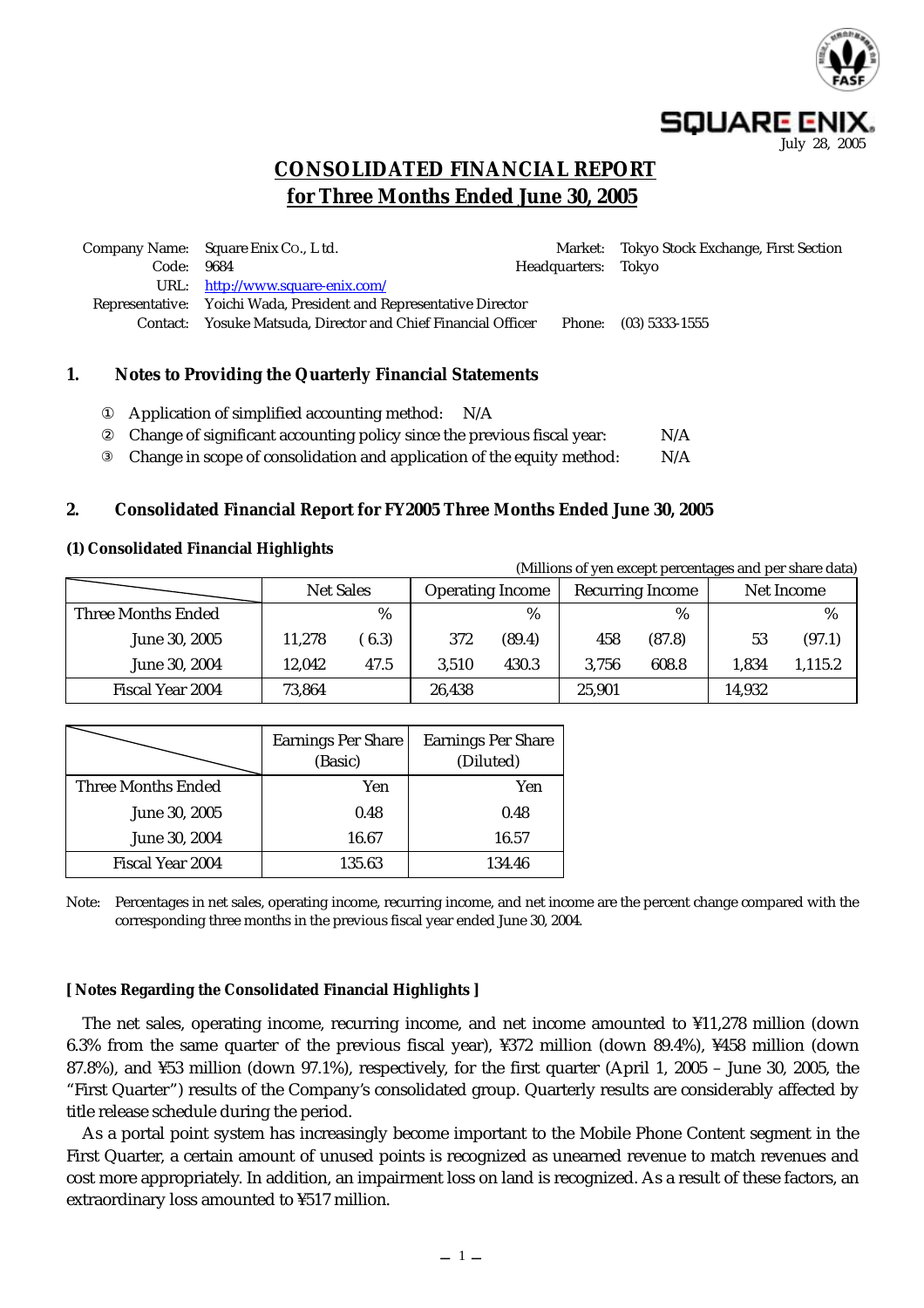### **Games (Offline)**

During the First Quarter, offline game titles such as "*ROMANCING SAGA Minstrel Song*," *"HANJUKU HERO 4 7 Hanjuku Heroes*," and "*DRAG ON DRAGOON 2 love red, ambivalence black*" were released for the PlayStation2 platform in Japan.

Net sales of this segment totaled ¥4,437 million (up 4.7%), and an operating loss amounted to ¥1,074 million (down 204.4%).

#### **Games (Online)**

Two online gaming services, "*FRONT MISSION ONLINE*" and *"EVERQUEST II,*" were launched during the First Quarter. As no subscription fees for these services were charged in the midst of a charge-free period, revenues from these services are preceded by operating costs in the First Quarter. Consequently, net sales of this segment totaled ¥2,962 million (down 5.0%), and operating income was ¥1,149 million (down 30.9%).

#### **Mobile Phone Content**

The Company plans, develops and provides content such as ring tones, wallpapers, game and portals for mobile phones. Net sales of this segment amounted to ¥1,138 million (up 27.7%), and operating income was ¥396 million (up 67.0%).

#### **Publication**

The Company publishes and distributes comic magazines, serial comics and game strategy books. Net sales of this segment totaled ¥1,881 million (down 35.0%), and operating income amounted to ¥445 million (down 62.9%).

#### **Other**

Other segment covers the planning, production, distribution and licensing of derivative products of Square Enix titles. Net sales of this segment amounted to ¥859 million (down 4.6%), and operating income was ¥387 million (down 3.7%).

#### **(2)Consolidated Financial Position**

| (Millions of yen except percentages and per share data) |                     |                                      |                                  |                                   |  |  |  |
|---------------------------------------------------------|---------------------|--------------------------------------|----------------------------------|-----------------------------------|--|--|--|
|                                                         | <b>Total Assets</b> | <b>Total Shareholders'</b><br>Equity | Ratio of<br>Shareholders' Equity | Shareholders' Equity<br>Per Share |  |  |  |
| <b>Three Months Ended</b>                               |                     |                                      | $\%$                             | Yen                               |  |  |  |
| June 30, 2005                                           | 116,327             | 103,701                              | 89.1                             | 936.63                            |  |  |  |
| June 30, 2004                                           | 108,752             | 96,730                               | 88.9                             | 878.80                            |  |  |  |
| Fiscal Year 2004                                        | 131,695             | 108,933                              | 82.7                             | 988.19                            |  |  |  |

#### **[ Consolidated Statement of Cash Flows ]**

(Millions of yen except percentages and per share data)

|                    | <b>From Operating</b><br><b>Activities</b> | From Investing<br><b>Activities</b> | From Financing<br><b>Activities</b> | Closing Cash and<br><b>Cash Equivalents</b> |  |
|--------------------|--------------------------------------------|-------------------------------------|-------------------------------------|---------------------------------------------|--|
| Three Months Ended |                                            |                                     |                                     |                                             |  |
| June 30, 2005      | (12, 265)                                  | (304)                               | (4, 257)                            | 64,563                                      |  |
| June 30, 2004      | 2.095                                      | 1,976                               | (2,053)                             | 60,796                                      |  |
| Fiscal Year 2004   | 24,873                                     | 574                                 | (2,907)                             | 81,243                                      |  |

#### **[ Notes Regarding the Consolidated Financial Position ]**

Cash and cash equivalents at the end of the First Quarter were ¥64,563 million. The cash flows status and contributing factors are as follows.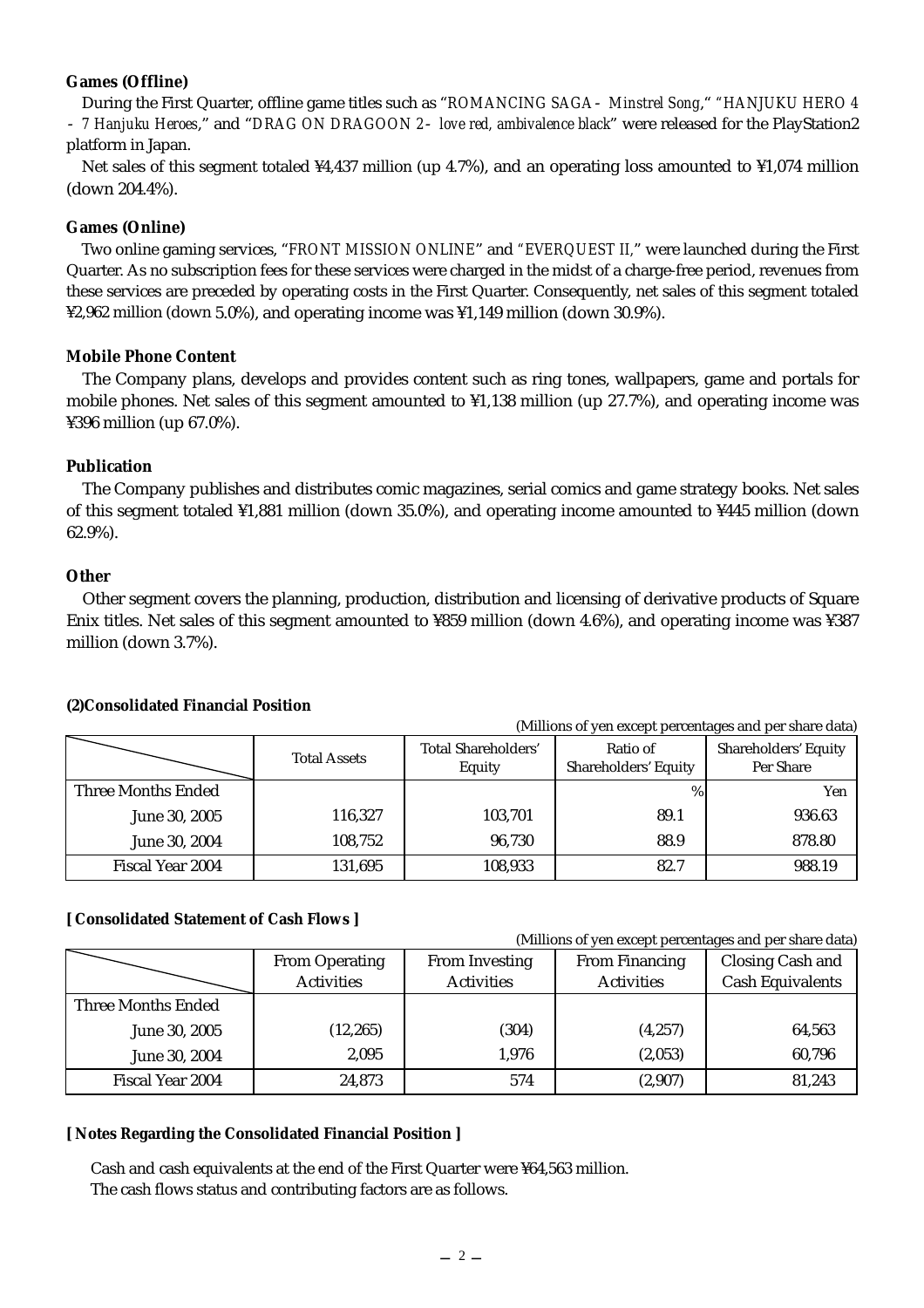#### Cash flows from operating activities

Loss before income taxes of ¥60 million, increase in content production account, and payment of income taxes resulted in a net use of cash of ¥12,265 million.

#### Cash flows from investing activities

Primarily due to acquiring property, plant and equipment as well as intangible assets, the total amount of cash flow from investing activities was a net use of cash of ¥304 million.

#### Cash flows from financing activities

The cash and cash equivalents used in financing activities were ¥4,257 million primarily resulting from dividend payments for the previous fiscal year.

### **3. FY2005 Forecasts – Consolidated and Non-Consolidated**

There is no revision to the Company's consolidated and non-consolidated forecasts.

### **Attachments**

Quarterly Consolidated Balance Sheet (summarized), Quarterly Consolidated Statements of Income (summarized), Quarterly Consolidated Statements of Cash Flows (summarized), and Segment Information.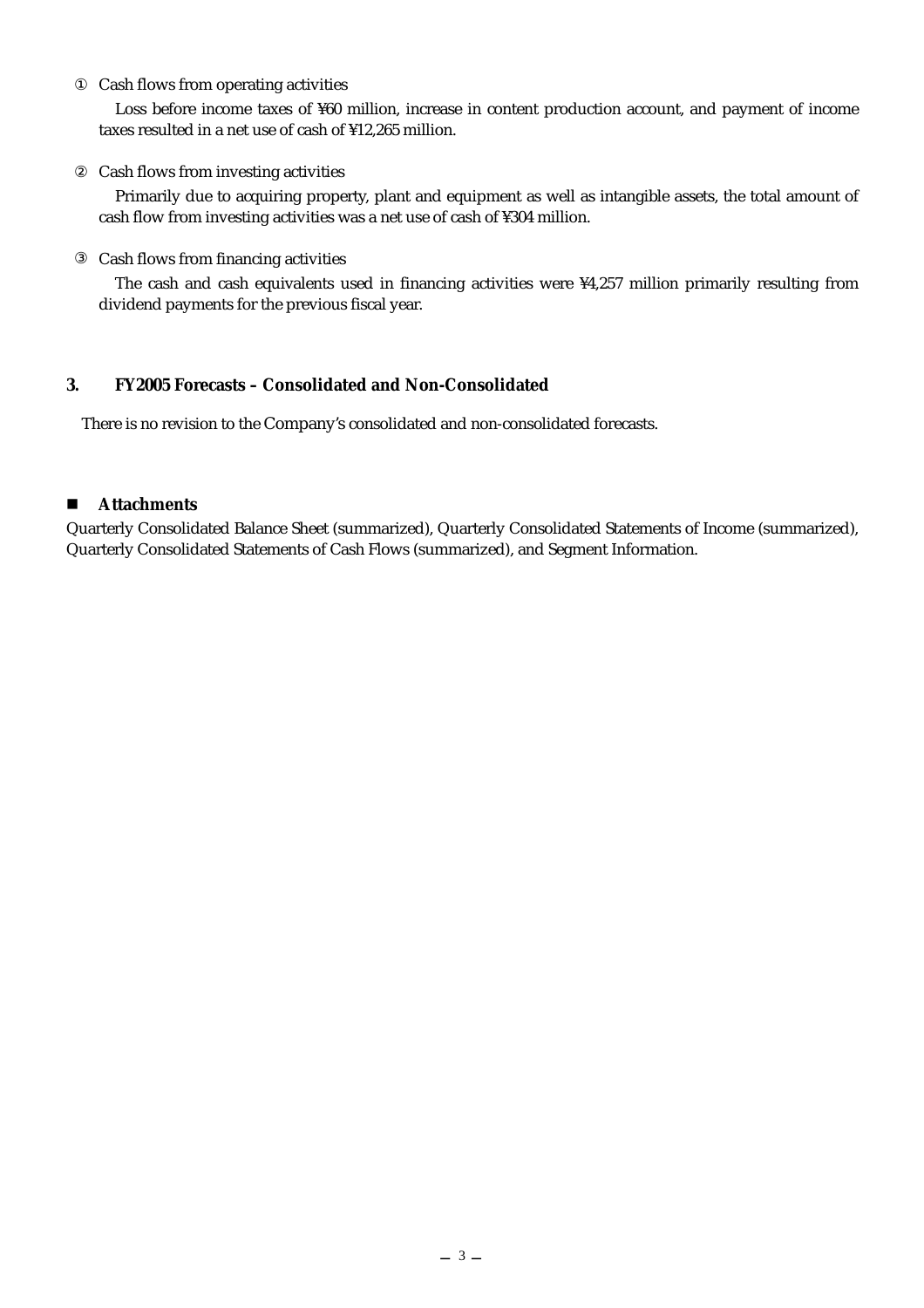## (Attachment)

# **A Summary of Consolidated Balance Sheet for Three Months Ended June 30, 2005**

(Millions of yen / %)

|                                                            | FY2005 Quarterly Results | FY2004 Quarterly Results |                |                  | (For Reference)  |
|------------------------------------------------------------|--------------------------|--------------------------|----------------|------------------|------------------|
| Account                                                    | (As of June 30, 2005)    | (As of June 30, 2004)    | Change         |                  | Fiscal Year 2004 |
|                                                            | Amount                   | Amount                   | Amount         | Rate             | Amount           |
| (Assets)                                                   |                          |                          |                |                  |                  |
| <b>Current assets</b><br>IІ                                |                          |                          |                |                  |                  |
| 1. Cash and deposits                                       | 64,563                   | 60,796                   | 3,767          | 6.2              | 81,243           |
| 2. Notes and accounts receivable                           | 7,848                    | 7,808                    | 40             | 0.5              | 7,670            |
| 3. Inventories                                             | 1,449                    | 859                      | 589            | 68.6             | 1,112            |
| 4. Content production account                              | 16,321                   | 12,786                   | 3,535          | 27.7             | 15,510           |
| 5. Deferred tax assets<br>6. Other current assets          | 3,364<br>2,146           | 1,686<br>1,310           | 1,677<br>836   | 99.4<br>63.8     | 3,440<br>1,337   |
| Allowance for doubtful accounts                            | (252)                    | (277)                    | 24             | (9.0)            | (262)            |
| <b>Total current assets</b>                                | 95,442                   | 84,971                   | 10,471         | 12.3             | 110,053          |
| II Fixed Assets                                            |                          |                          |                |                  |                  |
| 1. Property, plant and equipment                           | 8,588                    | 8,930                    | (342)          | (3.8)            | 8,918            |
| 2. Intangible assets                                       | 5,758                    | 7,293                    | (1, 535)       | (21.1)           | 6,096            |
| 3. Investments and other asset                             |                          |                          |                |                  |                  |
| (1) Investment securities                                  | 1,109                    | 1,719                    | (609)          | (35.5)           | 1,295            |
| (2) Long-term loans                                        |                          | 10                       | (3)            | (33.7)           | 9                |
| (3) Rental deposits                                        | 2,898                    | 2,836                    | 61             | 2.2              | 2,863            |
| (4) Deferred tax assets                                    | 1,887                    | 2,524                    | (636)          | (25.2)           | 1,768            |
| (5) Other                                                  | 634                      | 465                      | 168            | 36.2             | 689              |
| Total investments and other                                |                          |                          |                |                  |                  |
| assets                                                     | 6,538                    | 7,557                    | (1,019)        | (13.5)           | 6,626            |
| <b>Total fixed assets</b>                                  | 20,884                   | 23,781                   | (2,897)        | (12.2)           | 21,641           |
| <b>Total assets</b>                                        | 116,327                  | 108,752                  | 7,574          | 7.0              | 131,695          |
| (Liabilities)                                              |                          |                          |                |                  |                  |
| <b>Current liabilities</b><br>II.                          |                          |                          |                |                  |                  |
| 1. Notes and accounts payable                              | 2,046                    | 1,619                    | 426            | 26.3             | 2,241            |
| 2. Other accounts payable<br>3. Accrued expenses           | 2,151                    | 988                      | 1,163          | 117.7            | 1,190            |
| 4. Accrued income taxes                                    | 1,156<br>194             | 920<br>1,803             | 235<br>(1,608) | 25.6<br>(89.2)   | 1,662<br>9,994   |
| 5. Advance payments received                               | 809                      | 348                      | 460            | 132.0            | 896              |
| 6. Deposits received                                       | 574                      | 832                      | (258)          | (31.0)           | 385              |
| 7. Reserve for bonuses                                     | 763                      | 972                      | (209)          | (21.6)           | 1,021            |
| 8. Allowance for sales returns                             | 1,228                    | 1,463                    | (234)          | (16.1)           | 1,316            |
| 9. Other                                                   | 1,713                    | 1,294                    | 418            | 32.3             | 2,080            |
| <b>Total current liabilities</b>                           | 10,637                   | 10,244                   | 392            | 3.8              | 20,790           |
| <b>II</b> Fixed liabilities                                |                          |                          |                |                  |                  |
| 1. Accrued pension cost                                    | 1,142                    | 1,023                    | 119            | 11.7             | 1,173            |
| 2. Other                                                   | 150                      | 115                      | 35             | 30.5             | 139              |
| <b>Total fixed liabilities</b>                             | 1,293                    | 1,138                    | 154            | 13.6             | 1,313            |
| <b>Total liabilities</b>                                   | 11,930                   | 11,383                   | 547            | $\overline{4.8}$ | 22,103           |
| (Minority interests)<br>Minority interests in consolidated |                          |                          |                |                  |                  |
|                                                            | 694                      | 639                      | 55             | 8.7              | 658              |
| subsidiaries<br>(Shareholders' equity)                     |                          |                          |                |                  |                  |
| Common stock<br>II.                                        | 7,589                    | 7,217                    | 372            | 5.2              | 7,433            |
| II Capital surplus reserve                                 | 36,829                   | 36,457                   | 372            | 1.0              | 36,673           |
| <b>III</b> Retained earnings                               | 60,103                   | 53,559                   | 6,543          | 12.2             | 65,561           |
| Unrealized gain on revaluation                             |                          |                          |                |                  |                  |
| IV of marketable securities                                | 363                      | 519                      | (156)          | (30.2)           | 472              |
| Foreign currency translation                               |                          |                          |                |                  |                  |
|                                                            | (731)                    | (734)                    | 3              | (0.4)            | (807)            |
| V adjustment                                               |                          |                          |                |                  |                  |
| VI Treasury stock<br>Total shareholders' equity            | (453)<br>103,701         | (289)<br>96,730          | (163)<br>6,971 | 56.3<br>7.2      | (401)<br>108,933 |
| Total liabilities, minority interests                      |                          |                          |                |                  |                  |
| and shareholders' equity                                   | 116,327                  | 108,752                  | 7,574          | 7.0              | 131,695          |
|                                                            |                          |                          |                |                  |                  |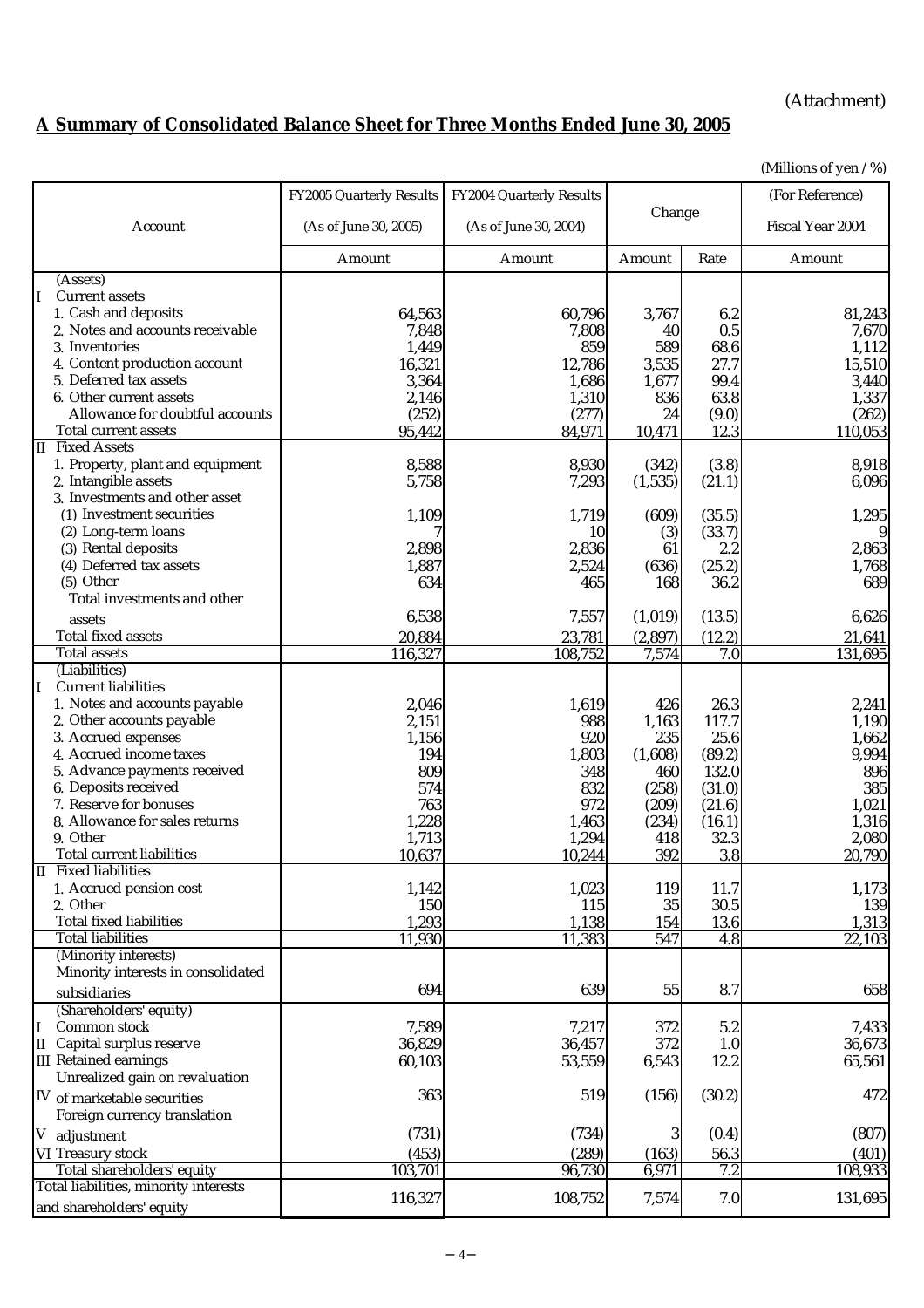(Attachment)

# **A Summary of Consolidated Statements of Income for Three Months Ended June 30, 2005**

|     |                                     |                          |                          |          |         | (Millions of yen / %) |
|-----|-------------------------------------|--------------------------|--------------------------|----------|---------|-----------------------|
|     |                                     | FY2005 Quarterly Results | FY2004 Quarterly Results |          |         | (For Reference)       |
|     | Account                             |                          |                          | Change   |         |                       |
|     |                                     | (As of June 30, 2005)    | (As of June 30, 2004)    |          |         | Fiscal Year 2004      |
|     |                                     | Amount                   | Amount                   | Amount   | Rate    | Amount                |
| T   | <b>Net Sales</b>                    | 11,278                   | 12,042                   | (764)    | (6.3)   | 73,864                |
| II  | Cost of sales                       | 5,048                    | 3,713                    | 1,335    | 36.0    | 25,703                |
|     | Gross profit                        | 6,230                    | 8,329                    | (2,099)  | (25.2)  | 48,161                |
|     | Reversal of allowance for sales     |                          |                          |          |         |                       |
|     | returns and price protection        | 1,316                    | 1,569                    | (253)    | (16.1)  | 1,569                 |
|     | Provision for allowance for sales   |                          |                          |          |         |                       |
|     | return and price protection         | 1,228                    | 1,463                    | (234)    | (16.1)  | 1,316                 |
|     | Net gross profit                    | 6,317                    | 8,435                    | (2,117)  | (25.1)  | 48,414                |
|     | Selling, general and administrative |                          |                          |          |         |                       |
| Ш   | expenses                            | 5,945                    | 4,924                    | 1,020    | 20.7    | 21,975                |
|     | <b>Operating income</b>             | 372                      | 3,510                    | (3, 138) | (89.4)  | 26,438                |
| IV  | Non-operating income                | 85                       | 277                      | (191)    | (69.1)  | 542                   |
| V   | Non-operating expenses              | $\bf{0}$                 | 31                       | (31)     | (99.9)  | 1,080                 |
|     | Recurring income                    | 458                      | 3,756                    | (3, 298) | (87.8)  | 25,901                |
| VI  | Extraordinary gain                  | 8                        | 11                       | (3)      | (30.3)  | 118                   |
| VII | <b>Extraordinary loss</b>           | 517                      | 37                       | 480      | 1268.9  | 443                   |
|     | Income before income taxes and      |                          |                          |          |         |                       |
|     | distribution of loss in partnership |                          |                          |          |         |                       |
|     | (Tokumei-kumiai)                    | (51)                     | 3,730                    | (3,782)  | (101.4) | 25,576                |
|     | Distribution of loss in partnership | 9                        |                          |          | 317.4   | 20                    |
|     | Income before income taxes          | $\overline{(60)}$        | 3,728                    | (3,788)  | (101.6) | 25,556                |
|     | Income taxes:                       | (373)                    | 1,632                    | (2,005)  | (122.9) | 11,267                |
|     | Current deffered                    | 231                      | 213                      | 18       | 8.7     | (760)                 |
|     | Minority interest in consolidated   |                          |                          |          |         |                       |
|     | subsidiaries                        | 27                       | 47                       | (20)     | (42.8)  | 116                   |
|     | Net income                          | 53                       | 1,834                    | (1,781)  | (97.1)  | 14,932                |

## **A Summary of Consolidated Statements of Cash Flows for Three Months Ended June 30, 2005**

|             |                                                              |                          |                          | (Millions of yen / %) |
|-------------|--------------------------------------------------------------|--------------------------|--------------------------|-----------------------|
|             |                                                              | FY2005 Quarterly Results | FY2004 Quarterly Results | (For Reference)       |
|             | Account                                                      | (As of June 30, 2005)    | (As of June 30, 2004)    | Fiscal Year 2004      |
|             |                                                              | Amount                   | Amount                   | Amount                |
|             |                                                              |                          |                          |                       |
| II          | Cash flows from operating activities                         |                          |                          |                       |
|             | Income before income taxes                                   | (60)                     | 3,728                    | 25,556                |
|             | Depreciation and amortization                                | 403                      | 742                      | 1,814                 |
|             | Decrease (increase) in accounts receivable                   | (127)                    | 4,283                    | 4,319                 |
|             | Increase (decrease) in inventories                           | (1, 134)                 | (2,700)                  | (5,618)               |
|             | Increase (decrease) in purchase liabilities                  | (227)                    | (1,617)                  | (953)                 |
|             | Increase (decrease) in accrued consumption taxes             | (920)                    | 23                       | 614                   |
|             | Income taxes paid                                            | (9,630)                  | (1,050)                  | (2,768)               |
|             | Other                                                        | (568)                    | (1,312)                  | 1,908                 |
|             | Net cash provided by operating activities                    | (12, 265)                | 2,095                    | 24,873                |
| II          | Cash flows from investing activities                         |                          |                          |                       |
|             | Payments for acquiring property, plant and equipment         | (189)                    | (173)                    | (1, 318)              |
|             | Payments for acquiring intangible assets                     | (84)                     | (42)                     | (362)                 |
|             | Proceeds from sales of investment securities                 |                          | 2,000                    | 2,000                 |
|             | Payments for acquisition of shares in affiliates             |                          |                          | (27)                  |
|             | Proceeds from return of guarantee money paid                 | 9                        | 32                       | <b>104</b>            |
|             | Payments for provision of guarantee money paid               | (44)                     | (3)                      | (101)                 |
|             | Other                                                        | 5                        | 163                      | 280                   |
|             | Net cash provided by investing activities                    | (304)                    | 1,976                    | 574                   |
| Ш           | Cash flows from financing activities                         |                          |                          |                       |
|             | Payments for dividends                                       | (4, 515)                 | (1, 997)                 | (3, 300)              |
|             | Other                                                        | 257                      | (55)                     | 392                   |
|             | Net cash provided by financing activities                    | (4, 257)                 | (2,053)                  | (2,907)               |
| IV          | Effect of exchange rate changes on cash and cash equivalents | 146                      | 100                      | 27                    |
| $\mathbf V$ | Net (decrease) increase in cash and cash equivalents         | (16, 680)                | 2,119                    | 22,567                |
| VI          | Cash and cash equivalents at beginning of period             | 81,243                   | 58,676                   | 58,676                |
| <b>VII</b>  | Cash and cash equivalent at period end                       | 64,563                   | 60,796                   | 81,243                |
|             |                                                              |                          |                          |                       |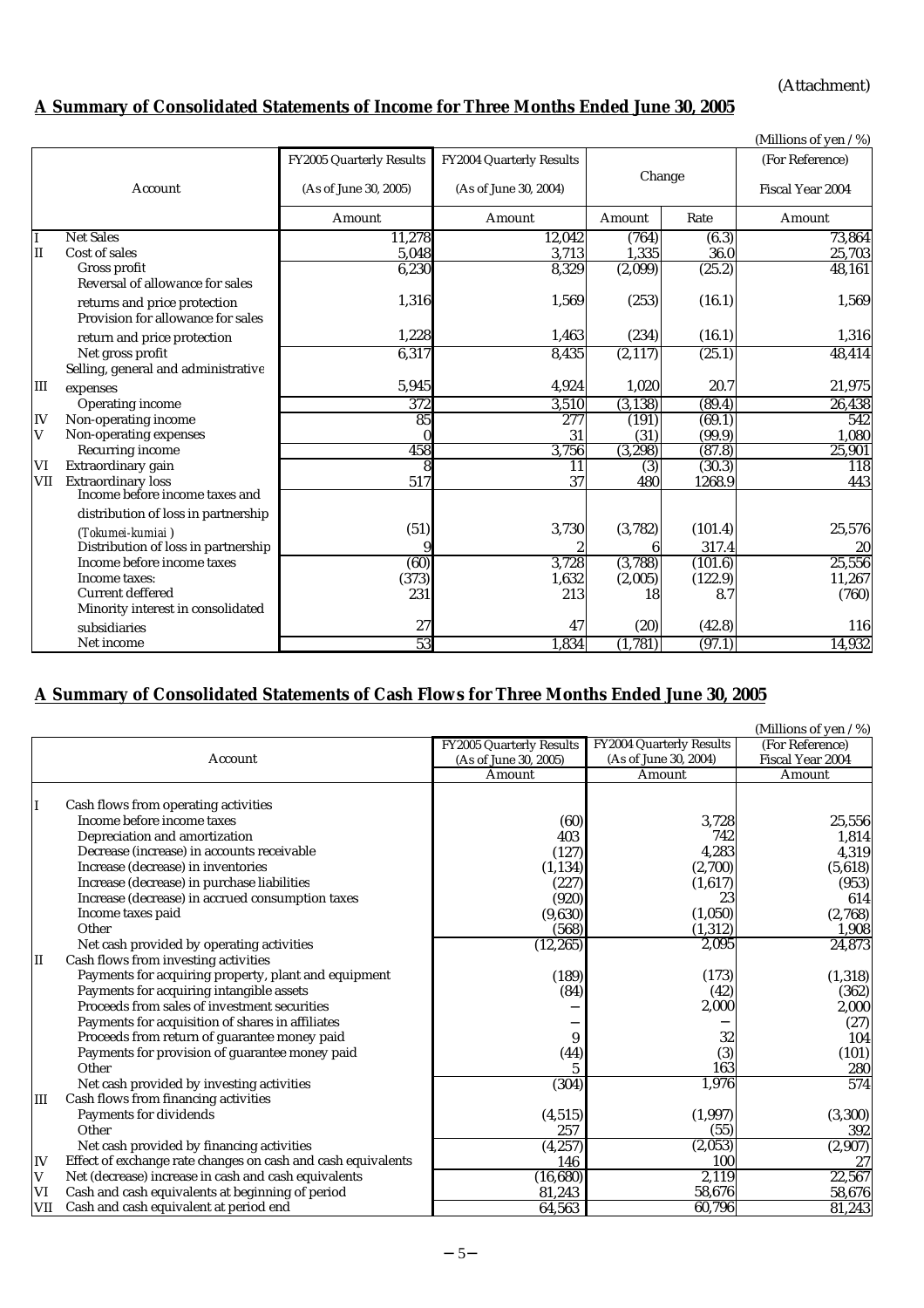#### **Segment Information**

#### 1. Consolidated Business Segment Information

FY2004 Quarterly Results (April 1, 2004 to June 30, 2004) Millions of yen

| $\frac{1}{2}$ and $\frac{1}{2}$ and $\frac{1}{2}$ are set to set the set of $\frac{1}{2}$ and $\frac{1}{2}$ are set of $\frac{1}{2}$ and $\frac{1}{2}$ are set of $\frac{1}{2}$ and $\frac{1}{2}$ are set of $\frac{1}{2}$ and $\frac{1}{2}$ are set of $\frac{1}{2}$ and $\frac$ |                    |                   |                         |             |       |        |                                |                         |
|-----------------------------------------------------------------------------------------------------------------------------------------------------------------------------------------------------------------------------------------------------------------------------------|--------------------|-------------------|-------------------------|-------------|-------|--------|--------------------------------|-------------------------|
|                                                                                                                                                                                                                                                                                   | Games<br>(Offline) | Games<br>(Online) | Mobile Phone<br>Content | Publication | Other | Total  | Eliminations<br>or Unallocated | Consolidated  <br>Total |
| Sales and operating income                                                                                                                                                                                                                                                        |                    |                   |                         |             |       |        |                                |                         |
| Net sales                                                                                                                                                                                                                                                                         |                    |                   |                         |             |       |        |                                |                         |
| (1) Sales to outside customers                                                                                                                                                                                                                                                    | 4.238              | 3,118             | 891                     | 2.894       | 900l  | 12.042 |                                | 12.042                  |
| Intersegment sales<br>(2)                                                                                                                                                                                                                                                         |                    |                   |                         |             |       |        |                                |                         |
| Total                                                                                                                                                                                                                                                                             | 4,238              | 3,118             | 8911                    | 2.894       | 900l  | 12.042 |                                | 12,042                  |
| <b>Operating expenses</b>                                                                                                                                                                                                                                                         | 3.208              | 1.454             | 653                     | 1,692       | 498   | 7.507  | 1.024                          | 8,532                   |
| <b>Operating income</b>                                                                                                                                                                                                                                                           | 1,029              | 1.663             | 237                     | 1,202       | 402   | 4,535  | (1,024)                        | 3,510                   |

Notes: 1. The classification of business segments is made according to the types of products and services.

#### 2. Major products offered by each business segment

| Segment              | <b>Major Products</b>                                                           |
|----------------------|---------------------------------------------------------------------------------|
| Games (Offline)      | Games                                                                           |
| Games (Online)       | Online games                                                                    |
| Mobile Phone Content | Content for mobile phones                                                       |
| Publication          | Magazine comics, serial comics, game-related books                              |
| Other                | Derivative products such as character merchandise, school for game<br>designers |

3. Unallocated operating expenses included in "Eliminations or Unallocated" totaled \1,024 million. Company, which provide services and operational support that are not allocable to specific business segments. These expenses are related to administrative departments, such as accounting and general affairs, of the

#### FY2005 Quarterly Results (April 1, 2005 to June 30, 2005) Millions of yen

| $\frac{1}{2}$ and $\frac{1}{2}$ and $\frac{1}{2}$ are the state $\frac{1}{2}$ and $\frac{1}{2}$ are the state of $\frac{1}{2}$ and $\frac{1}{2}$ |                    |                   |                         |             |       |        |                                |                       |
|--------------------------------------------------------------------------------------------------------------------------------------------------|--------------------|-------------------|-------------------------|-------------|-------|--------|--------------------------------|-----------------------|
|                                                                                                                                                  | Games<br>(Offline) | Games<br>(Online) | Mobile Phone<br>Content | Publication | Other | Total  | Eliminations<br>or Unallocated | Consolidated<br>Total |
| Sales and operating income                                                                                                                       |                    |                   |                         |             |       |        |                                |                       |
| Net sales                                                                                                                                        |                    |                   |                         |             |       |        |                                |                       |
| (1) Sales to outside customers                                                                                                                   | 4,437              | 2.962             | 1.138                   | 1,881       | 859   | 11,278 |                                | 11,278                |
| (2) Intersegment sales                                                                                                                           |                    |                   |                         |             |       |        |                                |                       |
| Total                                                                                                                                            | 4,437              | 2,962             | 1,138                   | 1,881       | 859   | 11,278 |                                | 11,278                |
| Operating expenses                                                                                                                               | 5,511              | 1,812             | <b>741</b>              | 1,435       | 471   | 9.973  | 933                            | 10,906                |
| <b>Operating income</b>                                                                                                                          | (1,074)            | 1,149             | 396                     | 445         | 387   | 1,305  | (933)                          | 372                   |

Notes: 1. The classification of business segments is made according to the types of products and services.

2. Major products offered by each business segment

| Segment              | <b>Major Products</b>                                              |  |  |  |  |  |
|----------------------|--------------------------------------------------------------------|--|--|--|--|--|
| Games (Offline)      | Games                                                              |  |  |  |  |  |
| Games (Online)       | Online games                                                       |  |  |  |  |  |
| Mobile Phone Content | Content for mobile phones                                          |  |  |  |  |  |
| Publication          | Magazine comics, serial comics, game-related books                 |  |  |  |  |  |
| Other                | Derivative products such as character merchandise, school for game |  |  |  |  |  |
|                      | designers                                                          |  |  |  |  |  |

3. Unallocated operating expenses included in "Eliminations or Unallocated" totaled \933 million. These expenses are related to administrative departments, such as accounting and general affairs, of the Company, which provide services and operational support that are not allocable to specific business segments.